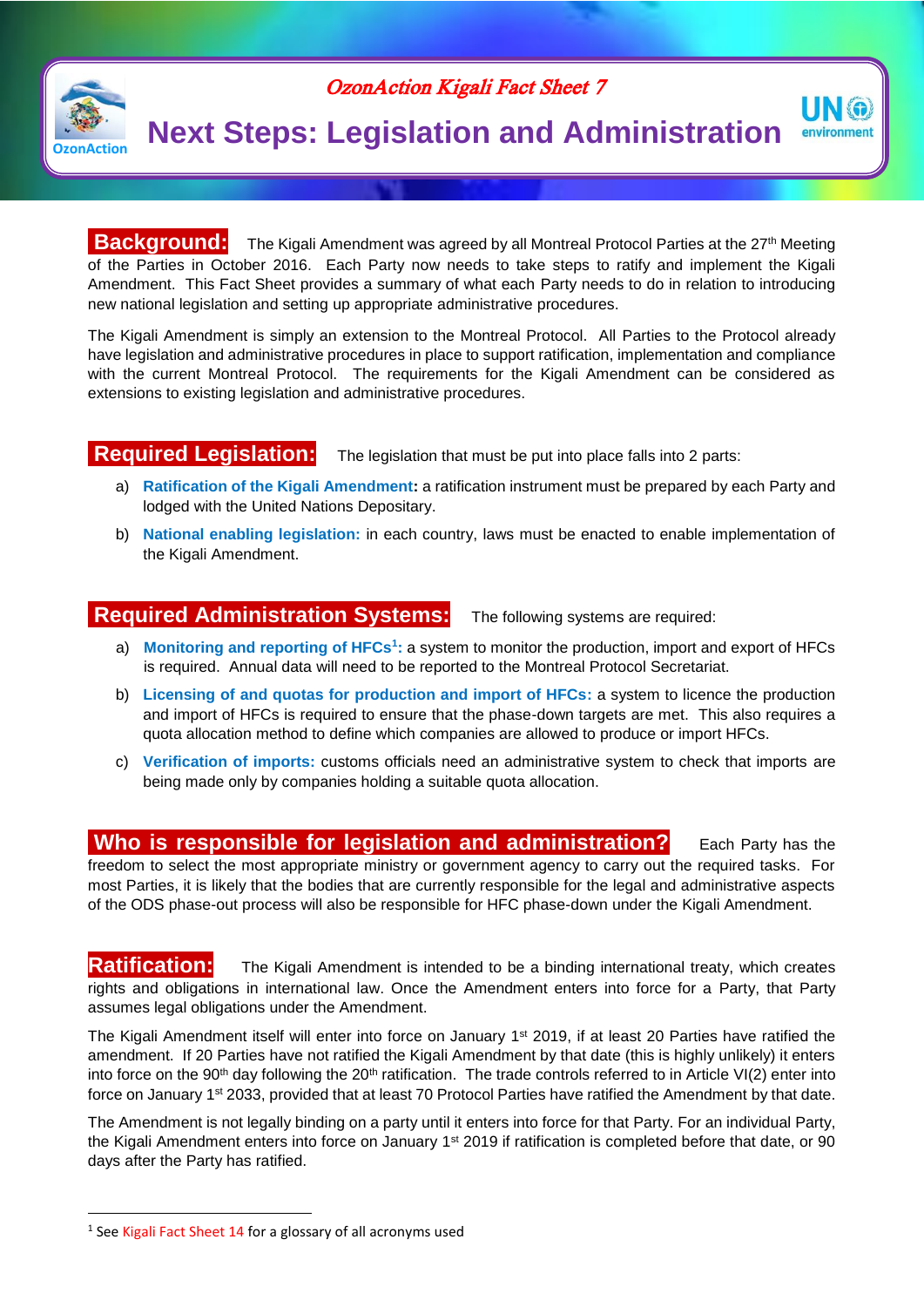Ratification of the Kigali Amendment by a Montreal Protocol Party is carried out by depositing an "Instrument of Ratification" with the depositary of the Montreal Protocol, which is the Secretary General of the United Nations in New York. The Instrument of Ratification is likely to be a very simple document that should follow the design of the original ratification of the Montreal Protocol and its subsequent amendments.

The process of preparing the Instrument of ratification will vary between different parties. A "treaty unit", normally within a Ministry of Foreign Affairs, will be responsible for ratification of international treaties. The officials who lead on Kigali Amendment policy should contact the treaty unit to commence the process for ratification.

The treaty unit can advise on the national processes to be followed before formal ratification. They can explain what

### **Example Instrument of Ratification**

WHEREAS at the Twenty-Eighth Meeting of the Parties to Montreal Protocol on Substances that Deplete the Ozone Layer, held in Kigali from 10 to 15 October 2016, the Parties adopted, in accordance with the procedure laid down in paragraph 4 of article 9 of the 1985 Vienna Convention for the Protection of the Ozone Layer, a further amendment to the Montreal Protocol.

NOW THEREFORE I, *[name and title of the Head of State, Head of Government or Minister of Foreign Affairs]* declare that the Government of *[name of State]*, having considered the above mentioned amendment, ratifies the same and undertakes faithfully to perform and carry out the stipulations therein contained.

IN WITNESS WHEREOF, I have signed this instrument of ratification at [place] on [date].

[Signature]

documentation needs to be prepared and what decision-making processes should be followed. Political authority is required to ratify. It will depend on national processes who can give that authority.

More details about ratification can be found at in the Ozone Secretariat Briefing Note available at: [http://conf.montreal-protocol.org/meeting/oewg/oewg-39/presession/briefingnotes/ratification\\_kigali.pdf](http://conf.montreal-protocol.org/meeting/oewg/oewg-39/presession/briefingnotes/ratification_kigali.pdf)

# **National Enabling Legislation:**

The enabling legislation that is required must allow the appropriate control of the production and consumption of HFCs to ensure compliance with the Kigali Amendment. The relevant legislation can be an extension of the existing legislation that is used to control the production and consumption of ozone depleting substances (ODS). Key features of the Kigali Amendment that will require changes to current national enabling legislation include:

- 1) Powers to control the Party's production and consumption of HFCs, as specified in Article 2J and Article 5, paragraph *8qua* of the amended Montreal Protocol. The HFCs to be controlled are listed in Annex F of the amended Protocol.
- 2) Recognition that the HFC phase-down process is based on tonnes  $CO<sub>2</sub>e$  (see Kigali Fact Sheet 3 for an explanation of GWP and tonnes  $CO<sub>2</sub>e$ ). The control of ODS was measured in ODP tonnes – legislation will need to be modified to define tonnes  $CO<sub>2</sub>e$ .
- 3) Specification of the Party's baseline level from which the HFC phase-down is measured (see Kigali Fact Sheet 5 for details of the calculation of the HFC baseline for Article 5 and non-Article 5 parties).

The baseline is measured in tonnes  $CO<sub>2</sub>e$  and requires the use of GWP values for each relevant gas. The GWPs of HFCs are listed in Annex F of the Protocol. The baseline calculation for Article 5 countries includes an HCFC component – the GWP values for commonly used HCFCs have been added to Annex C of the Protocol. For non-Article 5 countries the baseline also includes a CFC component – the GWP values for CFCs have been added to Annex A of the Protocol.

- 4) Specification of the Party's phase-down steps for production and consumption of HFCs. They need to be specified in tonnes CO<sub>2</sub>e values, based on percentage cuts from the baseline during relevant years (see Kigali Fact Sheet 5 for details of the phase-down steps).
- 5) Powers to set up a licencing system for production and consumption of HFCs, as specified in Article 4B, paragraph 2bis of the amended Protocol.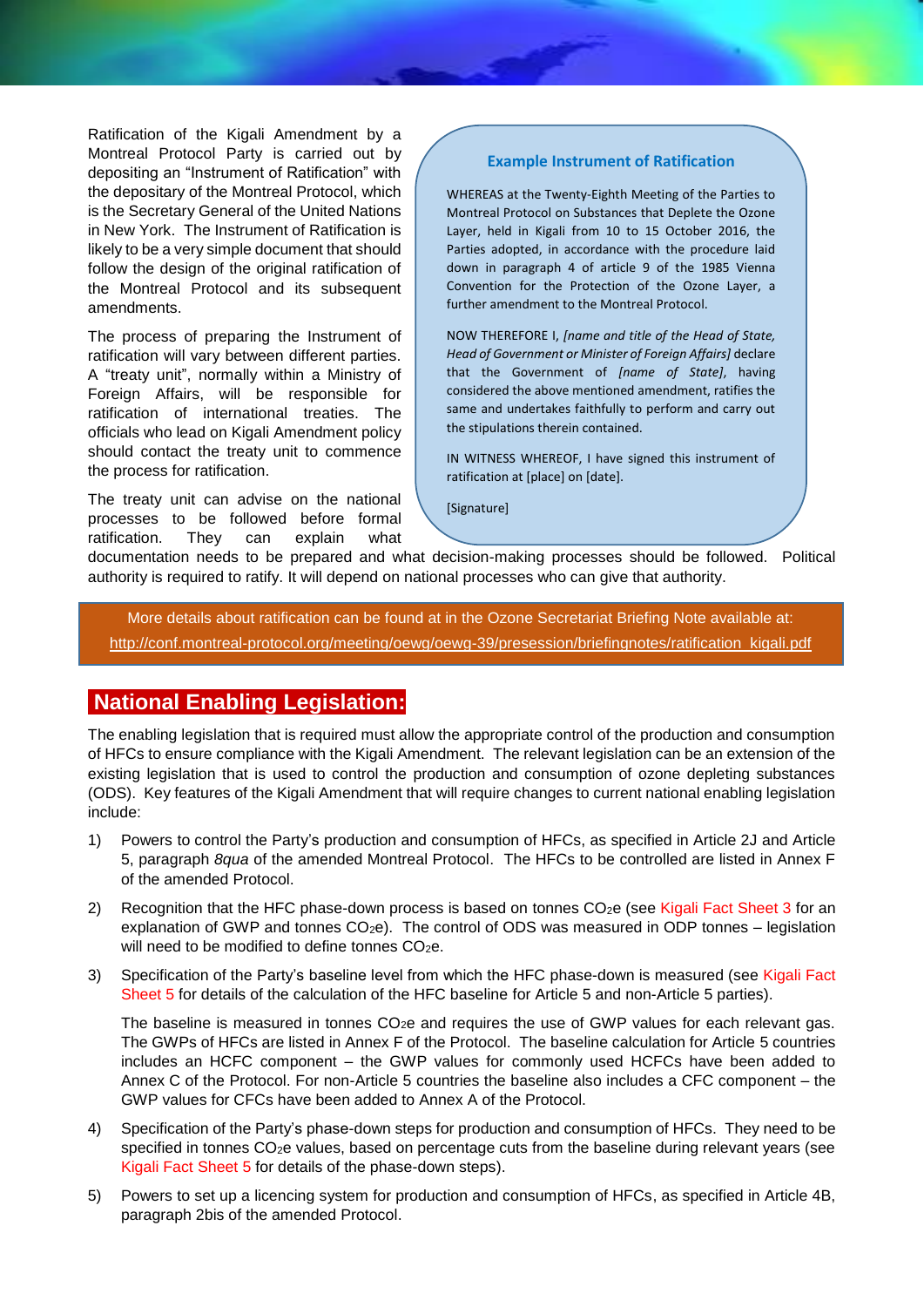- 6) Powers to set up a quota allocation system for production and consumption of HFCs.
- 7) For any Party that produces HCFCs or HFCs, powers to ensure by-product emissions of HFC-23 does not exceed 0.1% of the mass of HCFCs and HFCs manufactured, from 1st January 2020.
- 8) Powers to collect data on HFC production, import and export, based on Article 7, paragraphs 2 and 3 of the amended Protocol. For any Party that produces HCFCs or HFCs, powers to collect data on HFC-23 emissions, based on Article 7, paragraph *3ter* of the amended Protocol
- 9) Powers to enable customs officials to prevent illegal import of HFCs.
- 10) Powers to ban trade (import and export of HFCs) with states that have not ratified the Kigali Amendment, from 1 st January 2033 (as specified in Article 4, Paragraph 1 *sept* and *2 sept* of the amended Protocol).

**Monitoring and Reporting:** Under the existing Montreal Protocol, each Party collects data on production, import and export of bulk ODS and reports summary data on an annual basis to the Ozone Secretariat. The administrative systems to collect this data must be extended to include data about all the HFCs listed in Annex F of the amended Protocol.

Reporting must start no later than for the beginning of the baseline period and must be carried out annually thereafter. See Kigali Fact Sheet 5 for details of the baseline periods for each group of countries under the Kigali Amendment. For most Article 5 countries (A5 Group 1) the baseline period is 2020 to 2022. For A5 Group 2 countries the baseline period is 2024 to 2026.

There are significant benefits to setting up a reporting system as soon as possible, without waiting for the start of the baseline period. Without good data on current HFC consumption it will be very difficult to start making plans for the HFC phase-down. See Kigali Fact Sheet 6 for guidance on the data required to develop an HFC phase-down strategy.

**Licensing and allocation of quotas:** An administrative system to monitor and control the levels of HFC production and consumption is required in order to meet the Kigali Amendment phase-down obligations. The required system will be an extension to the existing system used to control the phase-out of ODS.

The Montreal Protocol specifies the need for a licencing system. Article 4B, paragraph 2bis states:

*"Each Party shall, by 1 January 2019 or within three months of the date of entry into force of this paragraph for it, whichever is later, establish and implement a system for licensing the import and export of new, used, recycled and reclaimed controlled substances in Annex F. Any Party operating under paragraph 1 of Article 5 that decides it is not in a position to establish and implement such a system by 1 January 2019 may delay taking those actions until 1 January 2021".*

The requirements to licence the import and export of new, used, recycled and reclaimed HFCs are precisely the same as the current requirements for licencing of HCFCs.

The licencing system needs to be linked to a methodology for allocating the rights to produce or import HFCs to individual companies. The method of doing this is not prescribed in the Montreal Protocol – each Party is free to implement a suitable system – often referred to as a quota allocation method. It is likely that the quota allocation method currently used for HCFCs can be extended for the control of HFCs. The most commonly used allocation method is "grandfathering", which creates an allocation based on the activities of individual producers or importers during the baseline period. However, other methods such as auctions can also be considered.

**Verification of imports:** It is important that all HFCs being imported have received a quota allocation via the licencing system. An administrative system needs to be put in place to enable customs officials to check that importers hold the required licence. This can be developed as an extension to existing customs procedures for checking HCFC imports. New customs codes are required to help officials identify HFCs and the officials will need access to a licencing database that specifies which companies have the legal right to import HFCs.